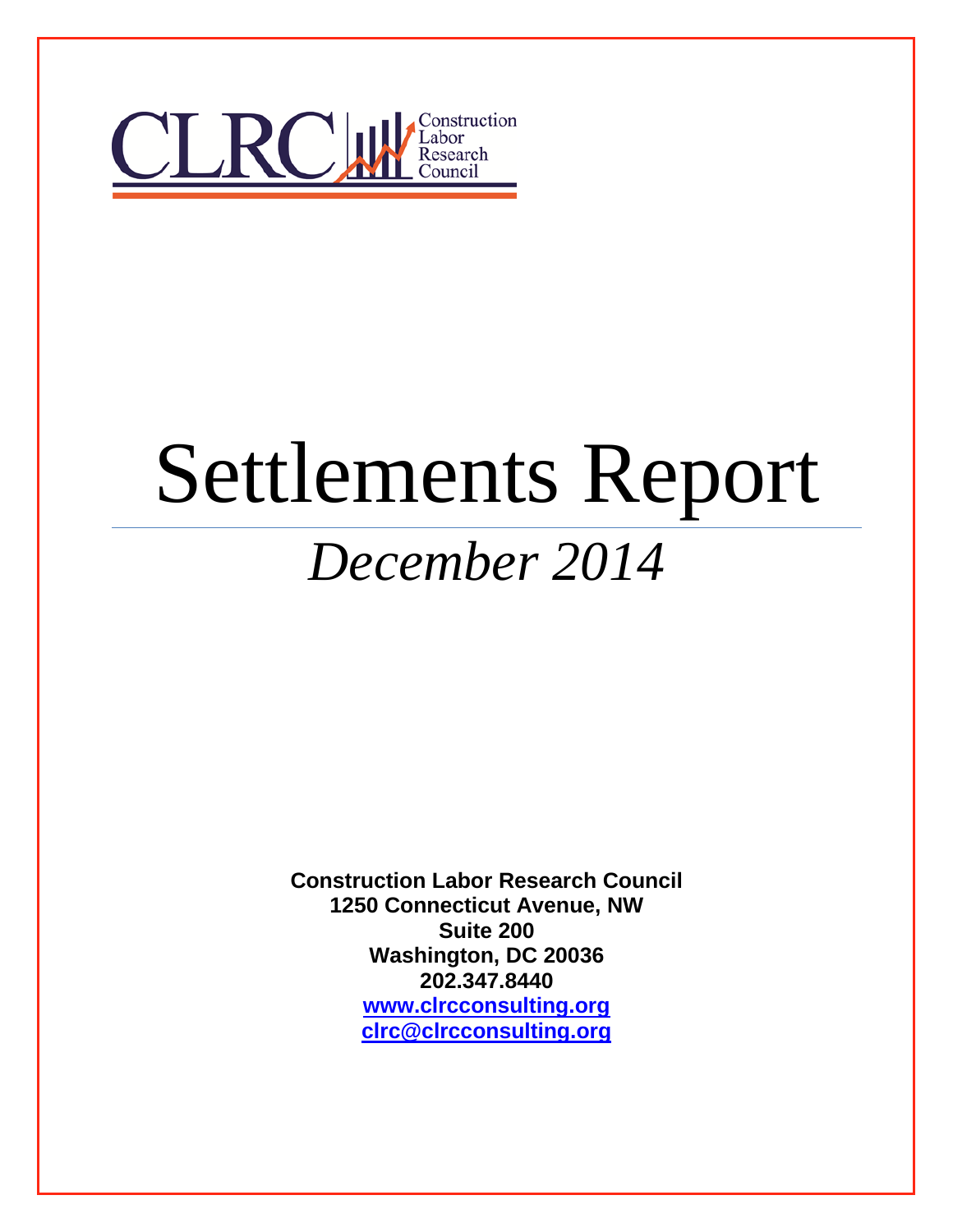

Settlements in the construction industry in 2014, as analyzed by the Construction Labor Research Council (CLRC), averaged the following: **first year—2.3 percent (\$1.07), second year—2.4 percent (\$1.31), and third year—2.5 percent (\$1.37).** Statistics for 2014 in this report reflect wage and fringe benefits settlements combined from January through December 2014. **Exhibits 1 and 2** show the 7-year trend.

#### **Exhibit 1**

*First year settlements, shown as percents*







As shown in **Exhibit 3**, the average of the increases as a percent for 2014 was slightly higher than 2013 for the first year (+0.1 percent) and modestly lower for years two (-0.2 percent) and three (-0.1 percent) of multi-year settlements. The dollar amounts were all higher in 2014 compared to 2013.

#### **Exhibit 3**

*Settlements in 2014 compared to settlements from 2012 and 2013*

| <b>Contract</b> | 2012           |               |  | 2013           |               | 2014 |                |               |
|-----------------|----------------|---------------|--|----------------|---------------|------|----------------|---------------|
| Year            | <b>Percent</b> | <b>Dollar</b> |  | <b>Percent</b> | <b>Dollar</b> |      | <b>Percent</b> | <b>Dollar</b> |
| First           | 2.0%           | \$0.88        |  | 2.2%           | \$1.00        |      | 2.3%           | \$1.07        |
| Second          | 2.3%           | \$1.08        |  | 2.6%           | \$1.30        |      | 2.4%           | \$1.31        |
| <b>Third</b>    | $2.4\%$        | \$1.13        |  | 2 6%           | ነ1 34         |      | 2.5%           | <b>ዩ1 37</b>  |

The number of settlements for no increase (0 percent) has decreased steadily since the high point in 2010.

> The Consumer Price Index (CPI) rose by 1.7 percent for the 12 months ending in October 2014\*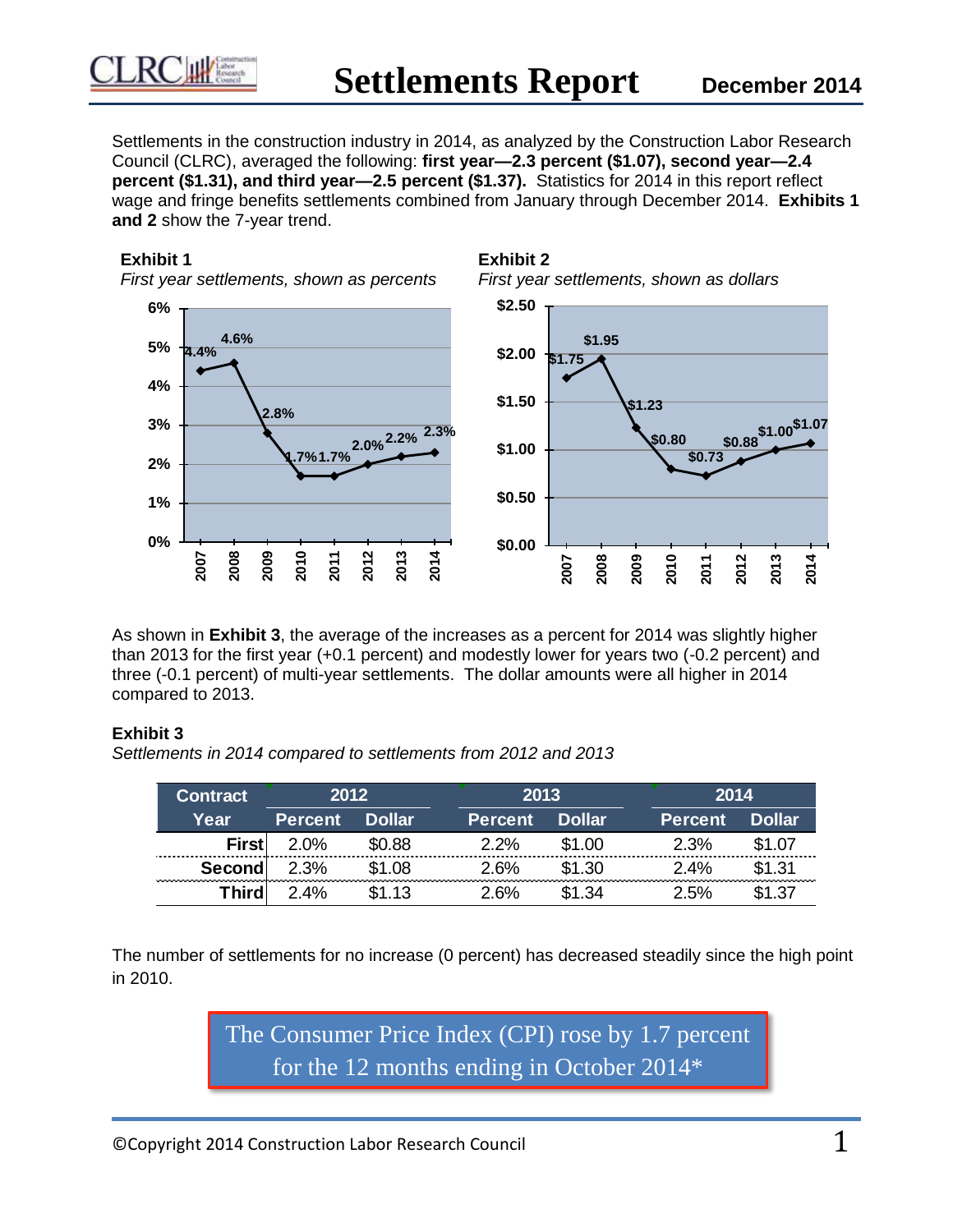The median increases from January through December 2014 were similar to the averages at 2.3 percent (\$0.97) for the first year, 2.6 percent (\$1.30) for the second year, and 2.5 percent (\$1.20) for the third year. The median is the rate at which half of the agreements are higher and half are lower; it is less affected by outliers.

**Exhibits 4 and 5** show details about the first year of collectively bargained settlements. The most common settlement in 2014 was 2.6-3.0 percent. In 2012 and 2013 the most common settlement was lower, 2.1-2.5 percent. There was the same percent of settlements with no increase in 2014 as there was in 2013, 8 percent. However, these figures are down significantly from 2012 and 2011 when 13 percent and 20 percent, respectively, of the settlements were for no increase.

## **Exhibit 4**



*Details for first year settlements shown as percents: 2012, 2013 and 2014*

**Exhibit 5** shows that the most popular increase amount in 2014 was \$0.81-\$1.00. This was the same as year ago and higher than two years ago, which was \$0.61-\$0.80.

## **Exhibit 5**



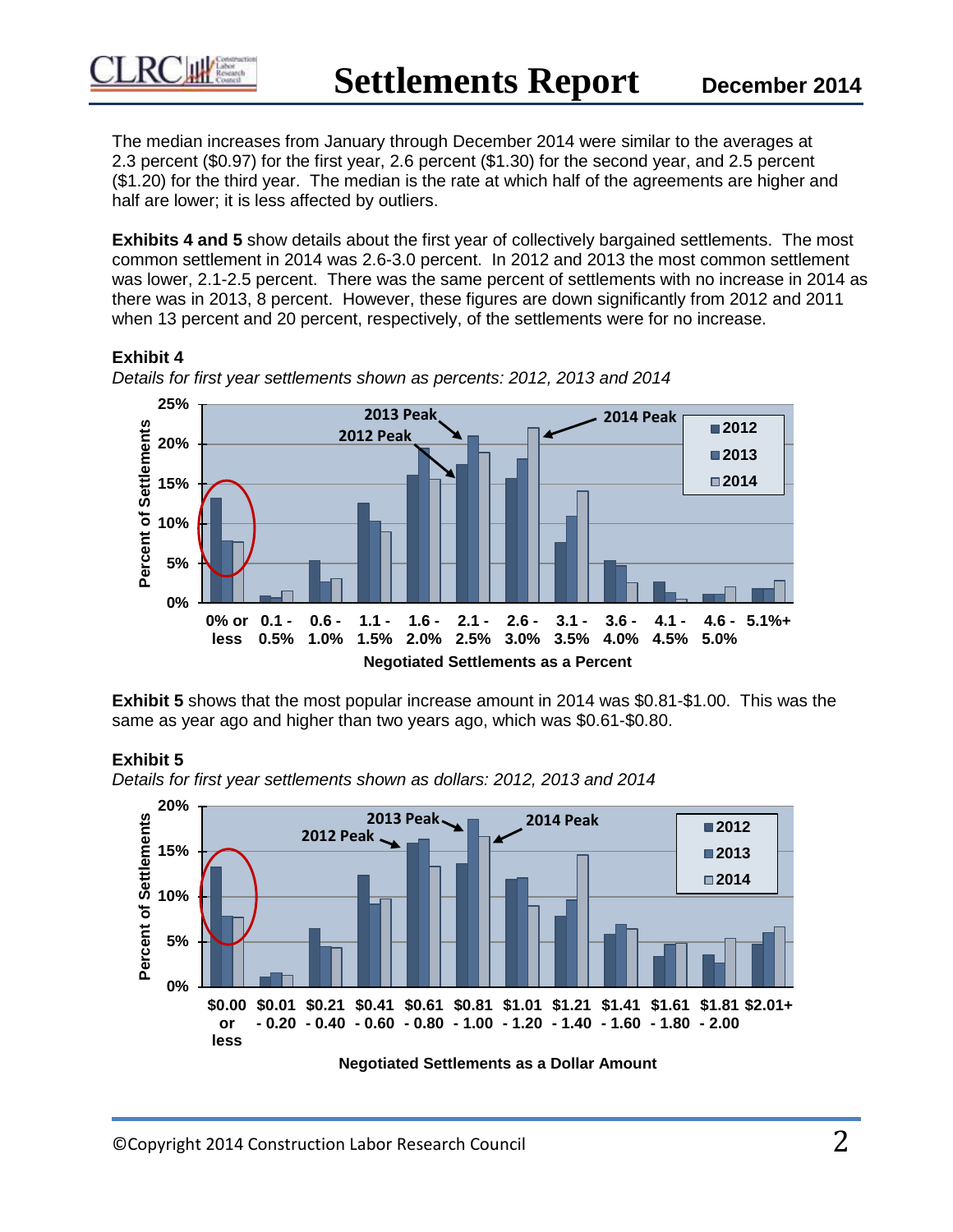

# **Settlements by Region**

Average first year settlements for 2014 ranged from a low of 1.9 percent (median = 1.6 percent) in the New England region to a high of 2.7 percent (median = 3.0 percent) in the Southwest Pacific region, as shown in **Exhibit 6**. **Exhibit 7** shows the regions with the dollar amount of their agreements. The lowest average occurred in the South Central region at \$0.66 (median = \$0.54) and the highest average, conveyed as a dollar amount, was in the Southwest Pacific region at  $$1.53$  (median =  $$1.65$ ).

#### **Exhibit 6**

|                                              |     | <b>First Year</b> |                          |              | <b>Second Year</b> |        | <b>Third Year</b> |         |                                          |
|----------------------------------------------|-----|-------------------|--------------------------|--------------|--------------------|--------|-------------------|---------|------------------------------------------|
| <b>Region Count</b>                          |     | Average           | Median                   | <b>Count</b> | Average            | Median | <b>Count</b>      | Average | Median                                   |
| <b>New England</b>                           | 9   | 1.9%              | 1.6%                     | 4            | 2.0%               | 1.8%   | 4                 | 2.1%    | 1.9%                                     |
| <b>Middle Atlantic</b>                       | 34  | 2.3%              | 2.4%                     | 11           | 2.3%               | 2.7%   | 8                 | 2.8%    | 3.0%                                     |
| <b>Southeast</b>                             | 108 | 2.5%              | 2.1%                     | 3            | 1.6%               | 1.6%   |                   |         |                                          |
| <b>East North Central</b>                    | 175 | 2.3%              | 2.5%                     | 56           | 2.6%               | 2.7%   | 45                | 2.5%    | 2.7%                                     |
| <b>West North Central</b>                    | 14  | 2.1%              | 2.2%                     | 7            | 2.3%               | 2.0%   | 5                 | 2.3%    | 2.1%                                     |
| <b>South Central</b>                         | 19  | 2.1%              | 1.8%                     | 5            | 1.4%               | 1.6%   | 3                 | 1.4%    | 1.5%                                     |
| <b>Mountain-Northern Plains</b>              |     |                   | $\overline{\phantom{0}}$ |              |                    |        |                   |         |                                          |
| <b>Northwest</b>                             | 5   | 2.5%              | 2.8%                     |              |                    |        |                   |         |                                          |
| <b>Southwest Pacific</b>                     | 23  | 2.7%              | 3.0%                     | 15           | 2.9%               | 3.0%   | 9                 | 3.2%    | 3.1%                                     |
| <b>United States</b>                         | 390 | 2.3%              | 2.3%                     | 101          | 2.4%               | 2.6%   | 75                | 2.5%    | 2.5%                                     |
| Equal to or lower than United States results |     |                   |                          |              |                    |        |                   |         | <b>Higher than United States results</b> |

*Settlements by region shown as percents*

#### **Exhibit 7**

*Settlements by region shown as dollar amounts*

|                                 |     | <b>First Year</b>        |        |       | <b>Second Year</b>       |                          | <b>Third Year</b>        |         |                          |
|---------------------------------|-----|--------------------------|--------|-------|--------------------------|--------------------------|--------------------------|---------|--------------------------|
| Region Count                    |     | Average                  | Median | Count | Average                  | <b>Median</b>            | Count                    | Average | Median                   |
| <b>New England</b>              | 9   | \$1.13                   | \$0.95 | 4     | \$1.25                   | \$1.10                   | 4                        | \$1.30  | \$1.15                   |
| <b>Middle Atlantic</b>          | 34  | \$1.25                   | \$1.24 | 11    | \$1.15                   | \$1.10                   | 8                        | \$1.44  | \$1.25                   |
| <b>Southeast</b>                | 108 | \$0.82                   | \$0.76 | 3     | \$0.60                   | \$0.54                   | $\overline{\phantom{0}}$ |         | $\overline{\phantom{0}}$ |
| <b>East North Central</b>       | 175 | \$1.15                   | \$1.20 | 56    | \$1.41                   | \$1.40                   | 45                       | \$1.40  | \$1.37                   |
| <b>West North Central</b>       | 14  | \$0.89                   | \$0.83 |       | \$1.02                   | \$0.80                   | 5                        | \$1.14  | \$0.90                   |
| <b>South Central</b>            | 19  | \$0.66                   | \$0.54 | 5     | \$0.58                   | \$0.57                   | 3                        | \$0.61  | \$0.60                   |
| <b>Mountain-Northern Plains</b> |     | $\overline{\phantom{0}}$ |        |       |                          | $\overline{\phantom{0}}$ | $\overline{\phantom{0}}$ |         | $\overline{\phantom{0}}$ |
| <b>Northwest</b>                | 5   | \$1.40                   | \$1.48 |       | $\overline{\phantom{0}}$ | $\blacksquare$           | -                        |         | ۰                        |
| <b>Southwest Pacific</b>        | 23  | \$1.53                   | \$1.65 | 15    | \$1.67                   | \$1.65                   | 9                        | \$1.85  | \$1.60                   |
| <b>United States</b>            | 390 | \$1.07                   | \$0.97 | 101   | \$1.31                   | \$1.30                   | 75                       | \$1.37  | \$1.20                   |

 $\Box$  Equal to or lower than United States results  $\Box$  Higher than United States results

#### **Regions**

New England: CT, MA, ME, NH, RI, VT. Middle Atlantic: DC, DE, MD, NJ, NY, PA. Southeast: AL, FL, GA, KY, MS, NC, SC, TN, VA. East North Central: IL, IN, MI, MN, OH, WI, WV. West North Central: IA, KS, MO, NE. South Central: AR, LA, NM, OK, TX. Mountain-Northern Plains: CO, MT, ND, SD, UT, WY. Northwest: AK, ID, OR, WA. Southwest Pacific: AZ, CA, HI, NV.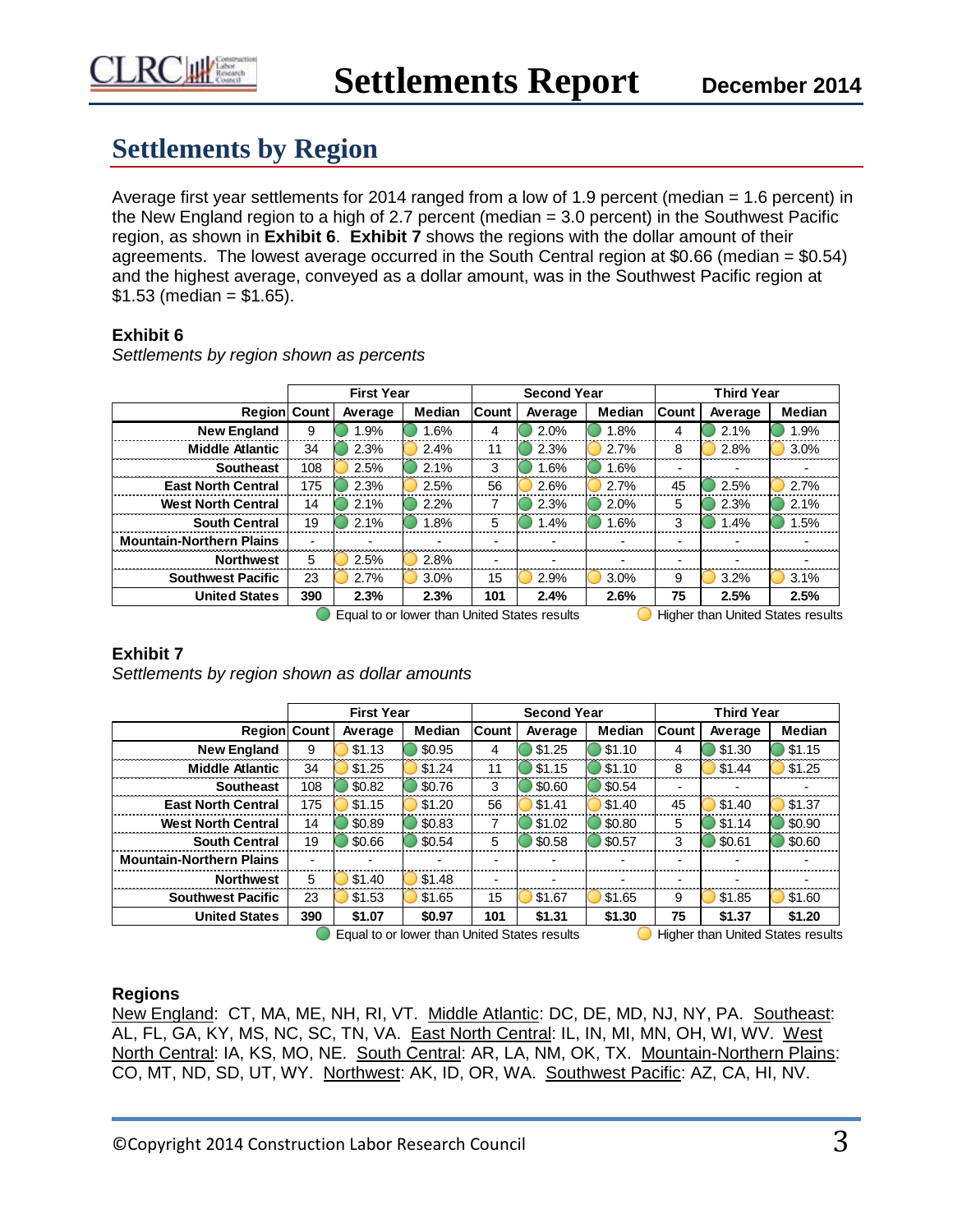

# **Settlements by Craft**

Average first year settlements for 2014 ranged from a low of 1.7 percent for Bricklayers (median = 2.0 percent) and Plumbers (median = 1.9 percent) to a high of 3.3 percent (median = 2.8 percent) for Operating Engineers, as shown in **Exhibit 8**.

## **Exhibit 8**

|                             | <b>First Year</b> |         |               | <b>Second Year</b> |         |               | <b>Third Year</b> |         |                |
|-----------------------------|-------------------|---------|---------------|--------------------|---------|---------------|-------------------|---------|----------------|
| Craft                       | Count             | Average | <b>Median</b> | Count              | Average | <b>Median</b> | Count             | Average | <b>Median</b>  |
| <b>Boilermakers</b>         |                   |         |               |                    |         |               |                   |         |                |
| <b>Bricklayers</b>          | 39                | 1.7%    | 2.0%          | 10                 | 2.1%    | 2.0%          | 6                 | 2.0%    | 2.1%           |
| <b>Carpenters</b>           | 35                | 3.0%    | 2.8%          | 14                 | 3.0%    | 2.9%          | 12                | 2.9%    | 2.9%           |
| <b>Cement Masons</b>        | 26                | 2.3%    | 2.2%          | 6                  | 2.6%    | 2.6%          | 5                 | 2.3%    | 2.4%           |
| <b>Electricians</b>         | 29                | 1.9%    | 1.9%          | 11                 | 1.8%    | 1.8%          | 7                 | 2.1%    | 2.0%           |
| <b>Insulators</b>           | 10                | 2.7%    | 2.4%          |                    |         |               |                   |         |                |
| <b>Iron Workers</b>         | 82                | 2.3%    | 2.4%          |                    |         |               |                   |         |                |
| <b>Laborers</b>             | 40                | 2.7%    | 2.7%          | 9                  | 2.6%    | 2.8%          | 7                 | 2.9%    | 3.1%           |
| <b>Millwrights</b>          | 13                | 2.7%    | 2.8%          | 6                  | 2.9%    | 2.8%          | 6                 | 3.0%    | 2.9%           |
| <b>Operating Engineers</b>  | 19                | 3.3%    | 2.8%          | 8                  | 3.4%    | 3.2%          | 5                 | 2.4%    | 2.3%           |
| <b>Painters</b>             | 22                | 2.0%    | 1.8%          | 5                  | 1.4%    | 1.8%          | ٠                 |         |                |
| <b>Pipefitters/Plumbers</b> | 22                | 2.1%    | 2.1%          | 6                  | 2.2%    | 2.5%          | 5                 | 2.5%    | 2.9%           |
| <b>Plumbers</b>             | 5                 | 1.7%    | 1.9%          |                    |         |               |                   |         |                |
| <b>Plasterers</b>           | 14                | 2.5%    | 2.3%          | 5                  | 3.2%    | 3.1%          | -                 |         |                |
| <b>Sheet Metal Workers</b>  | 26                | 1.9%    | 2.1%          | 16                 | 2.2%    | 2.3%          | 13                | 2.4%    | 2.7%           |
| Teamsters                   | 8                 | 2.5%    | 2.5%          | 3                  | 2.4%    | 1.9%          | 3                 | 2.4%    | 2.1%           |
| <b>United States</b>        | 390               | 2.3%    | 2.3%          | 101<br>$\sim$      | 2.4%    | 2.6%          | 75                | 2.5%    | 2.5%<br>$\sim$ |

*Settlements by craft shown as percents*

 $\blacksquare$  Equal to or lower than United States results  $\blacksquare$  Higher than United States results

| The following associations sponsor this report:                                 |
|---------------------------------------------------------------------------------|
| <b>NEW: Central States Insulation Association (CSIA)</b>                        |
| <b>NEW: Eastern States Insulation Contractors Association (ESICA)</b>           |
| Associated General Contractors of America (AGC)                                 |
| Finishing Contractors Association (FCA)                                         |
| International Council of Employers of Bricklayers and Allied Craftworkers (ICE) |
| Mechanical Contractors Association of America (MCAA)                            |
| National Association of Construction Boilermaker Employers (NACBE)              |
| National Electrical Contractors Association (NECA)                              |
| National Fire Sprinkler Association (NFSA)                                      |
| North American Contractors Association (NACA)                                   |
| Sheet Metal and Air Conditioning Contractors' National Association (SMACNA)     |
| The Association of Union Constructors (TAUC)                                    |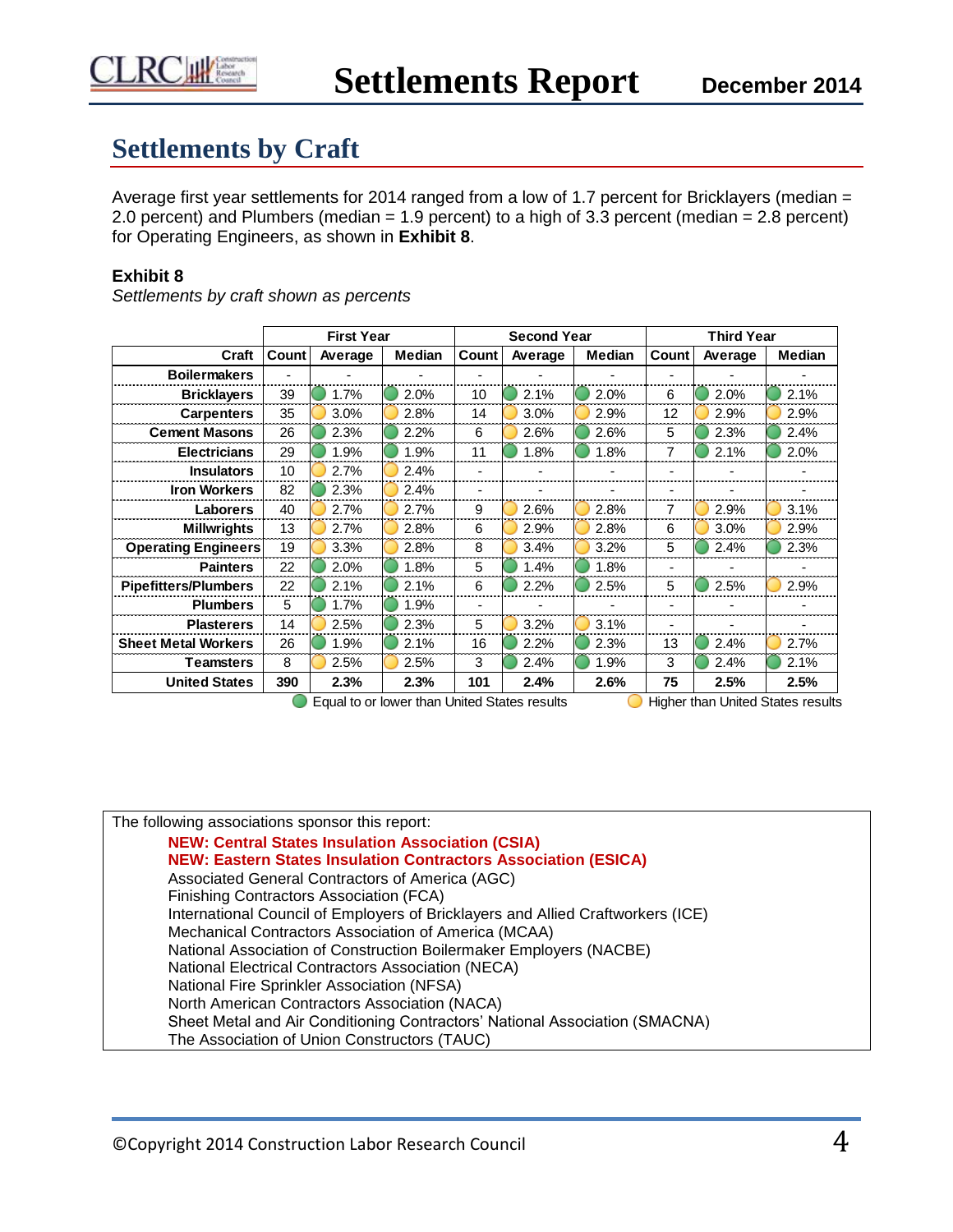# **Settlements by Craft (continued)**

**Exhibit 9** outlines the 2014 settlements as dollar amounts. Results range from a low of \$0.76 (median =  $$0.82$ ) for Bricklayers to a high of  $$1.41$  (median =  $$1.44$ ) for Operating Engineers.

# **Exhibit 9**

*Settlements by craft shown as dollar amounts*

|                             | <b>First Year</b> |         |               |       | <b>Second Year</b> |               | <b>Third Year</b> |         |               |
|-----------------------------|-------------------|---------|---------------|-------|--------------------|---------------|-------------------|---------|---------------|
| Craft                       | Count             | Average | <b>Median</b> | Count | Average            | <b>Median</b> | Count             | Average | <b>Median</b> |
| <b>Boilermakers</b>         |                   |         |               |       |                    |               | ٠                 |         |               |
| <b>Bricklayers</b>          | 39                | \$0.76  | \$0.82        | 10    | \$1.06             | \$1.01        | 6                 | \$1.01  | \$1.10        |
| <b>Carpenters</b>           | 35                | \$1.32  | \$1.32        | 14    | \$1.61             | \$1.50        | 12                | \$1.59  | \$1.55        |
| <b>Cement Masons</b>        | 26                | \$1.08  | \$0.90        | 6     | \$1.23             | \$1.15        | 5                 | \$1.10  | \$1.10        |
| <b>Electricians</b>         | 29                | \$0.91  | \$0.79        | 11    | \$1.02             | \$1.10        | 7                 | \$1.24  | \$1.15        |
| <b>Insulators</b>           | 10                | \$1.02  | \$0.90        |       |                    |               |                   |         |               |
| <b>Iron Workers</b>         | 82                | \$1.06  | \$1.05        |       |                    |               |                   |         |               |
| <b>Laborers</b>             | 40                | \$1.04  | \$1.15        | 9     | \$1.12             | \$1.10        | 7                 | \$1.25  | \$1.25        |
| <b>Millwrights</b>          | 13                | \$1.50  | \$1.40        | 6     | \$1.72             | \$1.50        | 6                 | \$1.79  | \$1.55        |
| <b>Operating Engineers</b>  | 19                | \$1.41  | \$1.44        | 8     | \$1.93             | \$2.00        | 5                 | \$1.36  | \$1.05        |
| <b>Painters</b>             | 22                | \$0.77  | \$0.62        | 5     | \$0.66             | \$0.65        | ٠                 |         |               |
| <b>Pipefitters/Plumbers</b> | 22                | \$1.07  | \$0.97        | 6     | \$1.38             | \$1.58        | 5                 | \$1.52  | \$2.00        |
| <b>Plumbers</b>             | 5                 | \$0.97  | \$1.10        |       |                    |               |                   |         |               |
| <b>Plasterers</b>           | 14                | \$1.20  | \$1.02        | 5     | \$1.57             | \$1.65        | ۰                 |         |               |
| <b>Sheet Metal Workers</b>  | 26                | \$0.96  | \$0.96        | 16    | \$1.29             | \$1.45        | 13                | \$1.53  | \$1.43        |
| Teamsters                   | 8                 | \$0.99  | \$0.90        | 3     | \$1.12             | \$1.00        | 3                 | \$1.13  | \$1.00        |
| <b>United States</b>        | 390               | \$1.07  | \$0.97        | 101   | \$1.31             | \$1.30        | 75                | \$1.37  | \$1.20        |

 $\bigcirc$  Equal to or lower than United States results  $\bigcirc$  Higher than United States results

The November 2014 unemployment rate in the construction industry was 7.5 percent, down from 8.6 percent at the same time last year.

The November 2014 unemployment rate for the United States was 5.8 percent.\*

\*Source: Bureau of Labor Statistics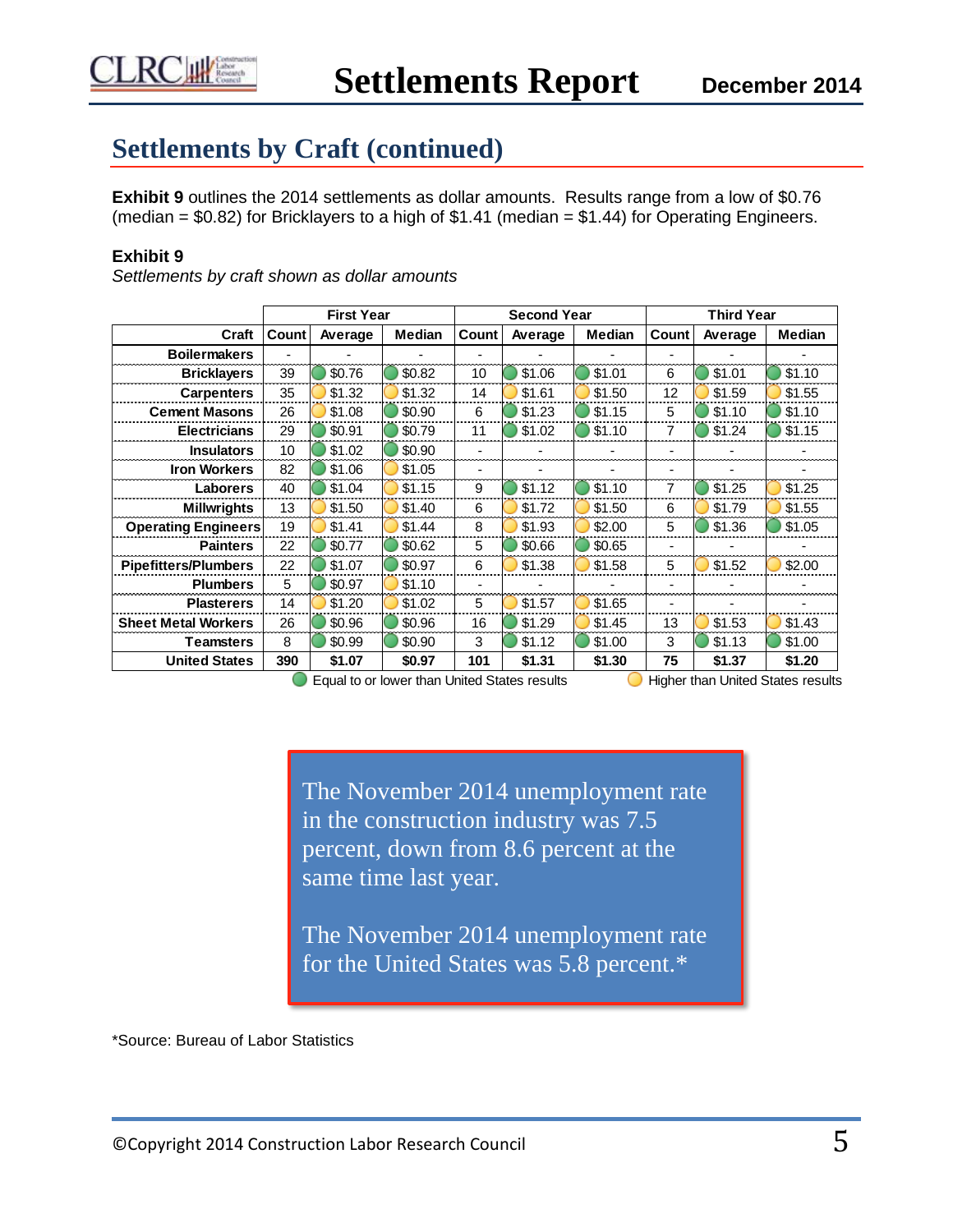

# **Multiyear Settlements Trend**

As illustrated by **Exhibits 11 and 12**, from 2009-2014, the trend was for smaller increases, but with each successive contract year containing a larger increase than the previous year, on average. In other words, year two had a larger increase than year one and year three had a larger increase than year two. Although this trend was less pronounced in 2012-2014, it is still somewhat evident, especially when looking at the dollar increase chart (**Exhibit 12**).

## **Exhibit 11**



*Multiyear settlements trend shown as percents for years one, two, and three*